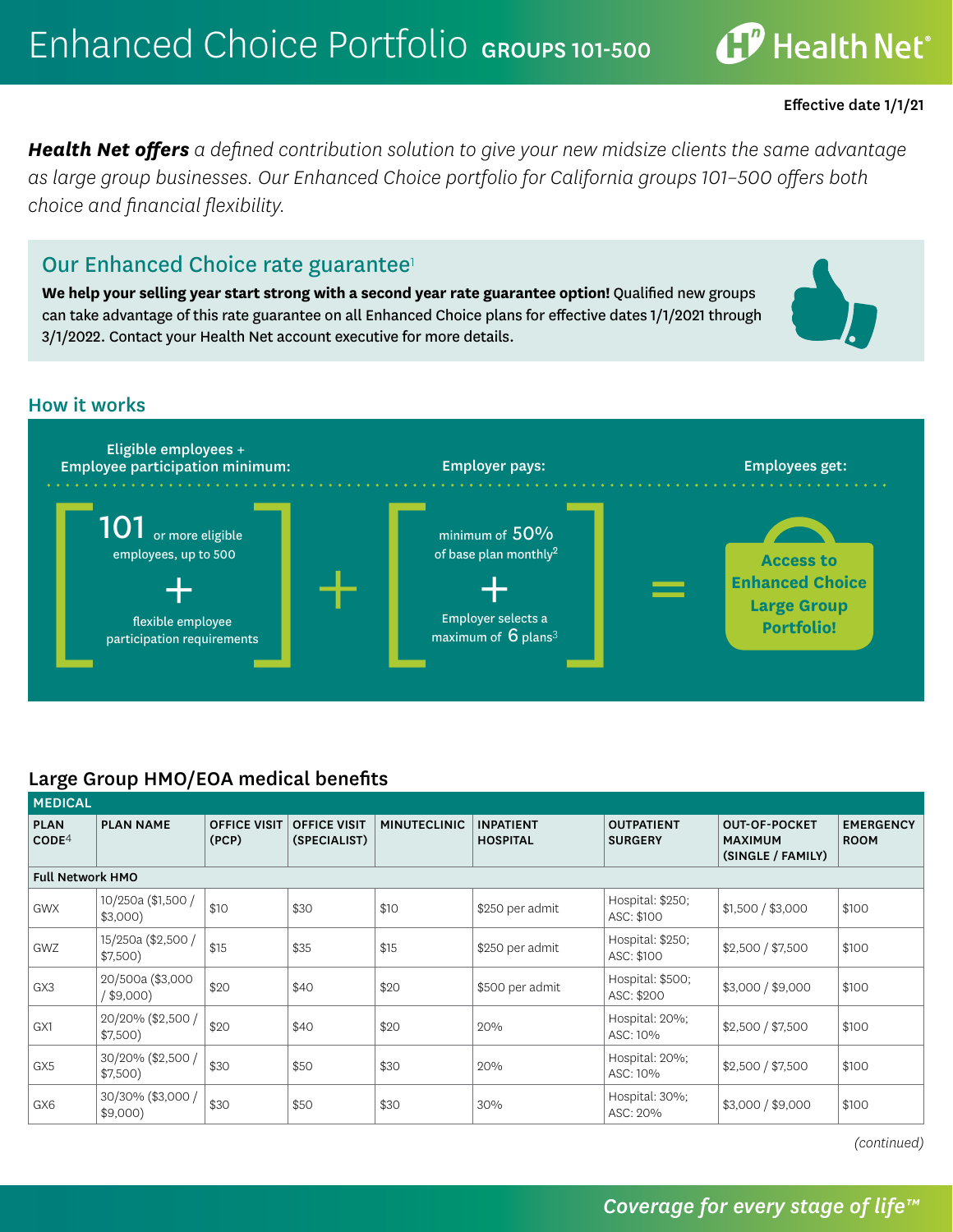

## Large Group HMO/EOA medical benefits (continued)

MEDICAL

| <b>PLAN</b><br>CODE <sup>4</sup> | <b>PLAN NAME</b>                   | <b>OFFICE VISIT</b><br>(PCP) | <b>OFFICE VISIT</b><br>(SPECIALIST) | <b>MINUTECLINIC</b> | <b>INPATIENT</b><br><b>HOSPITAL</b>           | <b>OUTPATIENT</b><br><b>SURGERY</b> | <b>OUT-OF-POCKET</b><br><b>MAXIMUM</b><br>(SINGLE / FAMILY) | <b>EMERGENCY</b><br><b>ROOM</b> |
|----------------------------------|------------------------------------|------------------------------|-------------------------------------|---------------------|-----------------------------------------------|-------------------------------------|-------------------------------------------------------------|---------------------------------|
| GX9                              | 35/30% (\$5,500 /<br>$$11,000$ )   | \$35                         | \$55                                | \$35                | 30%                                           | Hospital: 30%;<br>ASC: 20%          | \$5,500 / \$11,000                                          | \$100                           |
| GXD                              | 40/40% (\$5,500 /<br>$$11,000$ )   | \$40                         | \$60                                | \$40                | 40%                                           | Hospital: 40%;<br>ASC: 30%          | \$5,500 / \$11,000                                          | \$100                           |
| GX7                              | 30/250d (\$4,500 /<br>$$9,000$ )   | \$30                         | \$50                                | \$30                | \$250 per day; 3 day<br>max copay per admit   | Hospital: \$250;<br>ASC: \$100      | \$4,500 / \$9,000                                           | \$100                           |
| GXE                              | 40/500d (\$4,500<br>$/$ \$9,000)   | \$40                         | \$60                                | \$40                | \$500 per day; 3 day<br>max copay per admit   | Hospital: \$500;<br>ASC: \$200      | \$4,500 / \$9,000                                           | \$100                           |
| <b>GXO</b>                       | 15/1500d (\$5,850<br>$/$ \$11,700) | \$15                         | \$35                                | \$15                | \$1,500 per day; 3 day<br>max copay per admit | Hospital: 50%;<br>ASC: 40%          | \$5,850 / \$11,700                                          | 30%                             |
| <b>GXF</b>                       | 40/1500d (\$6,500<br>$/$ \$13,000) | \$40                         | \$60                                | \$40                | \$1,500 per day; 3 day<br>max copay per admit | Hospital: 50%;<br>ASC: 40%          | \$6,500 / \$13,000                                          | 30%                             |
| GXG                              | 50/1500d (\$5,850<br>$/$ \$11,700) | \$50                         | \$70                                | \$40                | \$1,500 per day; 3 day<br>max copay per admit | Hospital: 50%;<br>ASC: 40%          | \$5,850 / \$11,700                                          | 30%                             |
| GXI                              | 60/1500a (\$8,550<br>$/$ \$17,100) | \$60                         | \$80                                | \$40                | \$1,500 per admit +<br>40%                    | Hospital: 50%;<br>ASC: 40%          | \$8,550 / \$17,100                                          | $$300 + 30\%$                   |
| <b>ExcelCare HMO</b>             |                                    |                              |                                     |                     |                                               |                                     |                                                             |                                 |
| GXJ                              | 10/250a (\$1,500 /<br>\$3,000      | \$10                         | \$30                                | \$10                | \$250 per admit                               | Hospital: \$250;<br>ASC: \$100      | \$1,500 / \$3,000                                           | \$100                           |
| GXK                              | 15/250a (\$2,500 /<br>\$7,500)     | \$15                         | \$35                                | \$15                | \$250 per admit                               | Hospital: \$250;<br>ASC: \$100      | \$2,500 / \$7,500                                           | \$100                           |
| GXO                              | 20/500a (\$3,000<br>$/$ \$9,000)   | \$20                         | \$40                                | \$20                | \$500 per admit                               | Hospital: \$500;<br>ASC: \$200      | \$3,000 / \$9,000                                           | \$100                           |
| <b>GXM</b>                       | 20/20% (\$2,500 /<br>$$7,500$ )    | \$20                         | \$40                                | \$20                | 20%                                           | Hospital: 20%;<br>ASC: 10%          | \$2,500 / \$7,500                                           | \$100                           |
| GXP                              | 30/20% (\$2,500 /<br>$$7,500$ )    | \$30                         | \$50                                | \$30                | 20%                                           | Hospital: 20%;<br>ASC: 10%          | \$2,500 / \$7,500                                           | \$100                           |
| GXQ                              | 30/30% (\$3,000 /<br>$$9,000$ )    | \$30                         | \$50                                | \$30                | 30%                                           | Hospital: 30%;<br>ASC: 20%          | \$3,000 / \$9,000                                           | \$100                           |
| GXT                              | 35/30% (\$5,500 /<br>$$11,000$ )   | \$35                         | \$55                                | \$35                | 30%                                           | Hospital: 30%;<br>ASC: 20%          | \$5,500 / \$11,000                                          | \$100                           |
| GXV                              | 40/40% (\$5,500 /<br>\$11,000)     | \$40                         | \$60                                | \$40                | 40%                                           | Hospital: 40%;<br>ASC: 30%          | \$5,500 / \$11,000                                          | \$100                           |
| GXR                              | 30/250d (\$4,500 /<br>$$9,000$ )   | \$30                         | \$50                                | \$30                | \$250 per day; 3 day<br>max copay per admit   | Hospital: \$250;<br>ASC: \$100      | \$4,500 / \$9,000                                           | \$100                           |
| GXW                              | 40/500d (\$4,500<br>$/$ \$9,000)   | \$40                         | \$60                                | \$40                | \$500 per day; 3 day<br>max copay per admit   | Hospital: \$500;<br>ASC: \$200      | \$4,500 / \$9,000                                           | \$100                           |
| GXL                              | 15/1500d (\$5,850<br>$/$ \$11,700) | \$15                         | \$35                                | \$15                | \$1,500 per day; 3 day<br>max copay per admit | Hospital: 50%;<br>ASC: 40%          | \$5,850 / \$11,700                                          | 30%                             |
| GXX                              | 40/1500d (\$6,500<br>$/$ \$13,000) | \$40                         | \$60                                | \$40                | \$1,500 per day; 3 day<br>max copay per admit | Hospital: 50%;<br>ASC: 40%          | \$6,500 / \$13,000                                          | 30%                             |
| GXY                              | 50/1500d (\$5,850<br>/ \$11,700)   | \$50                         | \$70                                | \$40                | \$1,500 per day; 3 day<br>max copay per admit | Hospital: 50%;<br>ASC: 40%          | \$5,850 / \$11,700                                          | 30%                             |
| <b>GYO</b>                       | 60/1500a (\$8,550<br>$/$ \$17,100) | \$60                         | \$80                                | \$40                | \$1,500 per admit +<br>40%                    | Hospital: 50%;<br>ASC: 40%          | \$8,550 / \$17,100                                          | $$300 + 30\%$                   |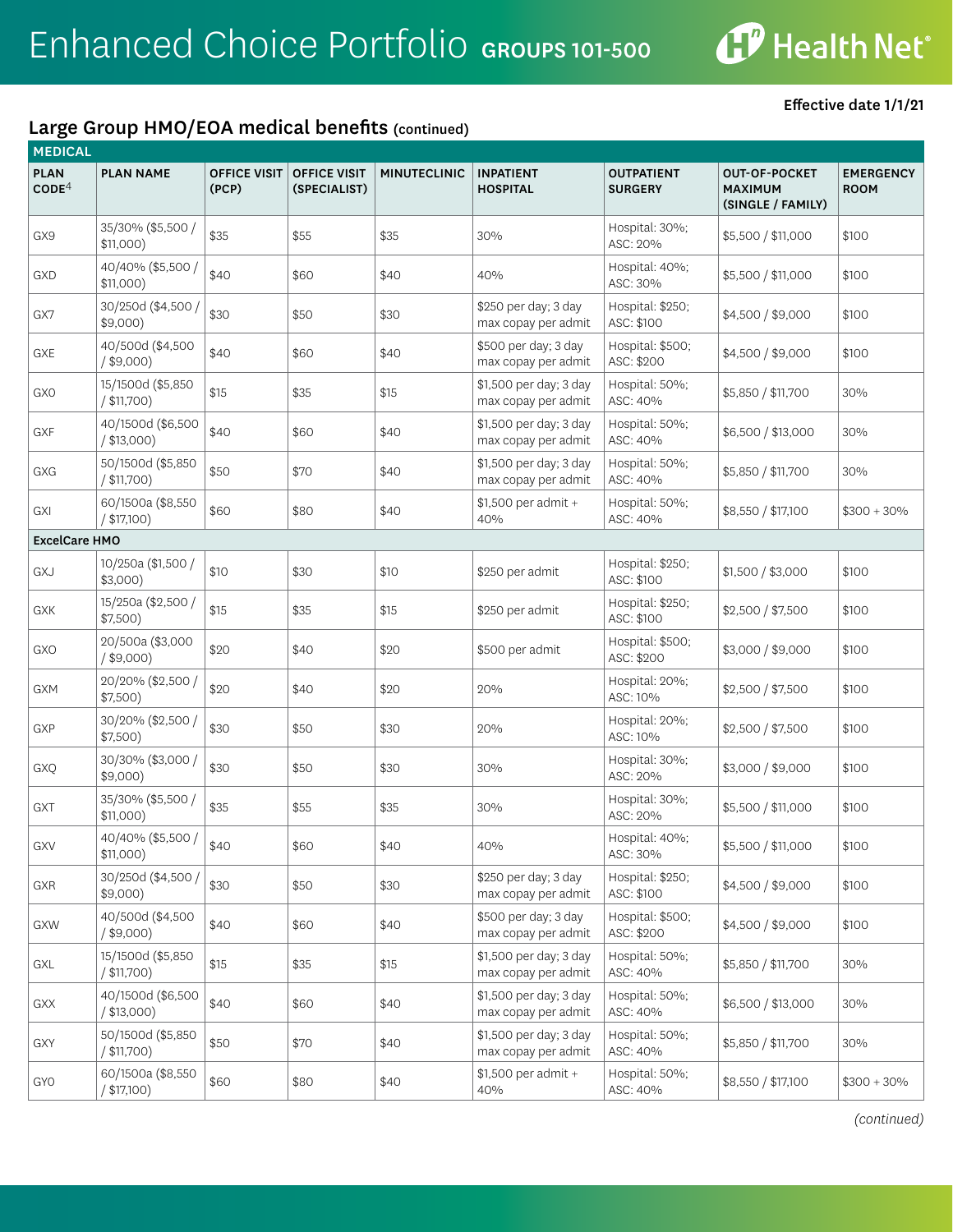

#### Large Group HMO/EOA medical benefits (continued)

| <b>MEDICAL</b>                   |                                    |                                 |                                     |                     |                                                                 |                                                    |                                                             |                                 |
|----------------------------------|------------------------------------|---------------------------------|-------------------------------------|---------------------|-----------------------------------------------------------------|----------------------------------------------------|-------------------------------------------------------------|---------------------------------|
| <b>PLAN</b><br>CODE <sup>4</sup> | <b>PLAN NAME</b>                   | <b>OFFICE VISIT</b><br>(PCP)    | <b>OFFICE VISIT</b><br>(SPECIALIST) | <b>MINUTECLINIC</b> | <b>INPATIENT</b><br><b>HOSPITAL</b>                             | <b>OUTPATIENT</b><br><b>SURGERY</b>                | <b>OUT-OF-POCKET</b><br><b>MAXIMUM</b><br>(SINGLE / FAMILY) | <b>EMERGENCY</b><br><b>ROOM</b> |
| <b>SmartCare</b>                 |                                    |                                 |                                     |                     |                                                                 |                                                    |                                                             |                                 |
| <b>GWH</b>                       | 10/250a (\$1,500 /<br>$$3,000$ )   | \$10                            | \$30                                | \$10                | \$250 per admit                                                 | Hospital: \$250;<br>ASC: \$100                     | \$1,500 / \$3,000                                           | \$100                           |
| GWI                              | 15/250a (\$2,500 /<br>$$7,500$ )   | \$15                            | \$35                                | \$15                | \$250 per admit                                                 | Hospital: \$250;<br>ASC: \$100                     | \$2,500 / \$7,500                                           | \$100                           |
| GWL                              | 20/500a (\$3,000<br>$/$ \$9,000)   | \$20                            | \$40                                | \$20                | \$500 per admit                                                 | Hospital: \$500;<br>ASC: \$200                     | \$3,000 / \$9,000                                           | \$100                           |
| <b>GWO</b>                       | 30/250d (\$4,500 /<br>$$9,000$ )   | \$30                            | \$50                                | \$30                | \$250 per day; 3 day<br>max copay per admit                     | Hospital: \$250;<br>ASC: \$100                     | \$4,500 / \$9,000                                           | \$100                           |
| GWR                              | 40/500d (\$4,500<br>$/$ \$9,000)   | \$40                            | \$60                                | \$40                | \$500 per day; 3 day<br>max copay per admit                     | Hospital: \$500;<br>ASC: \$200                     | \$4,500 / \$9,000                                           | \$100                           |
| <b>GWK</b>                       | 20/20% (\$2,500 /<br>\$7,500)      | \$20                            | \$40                                | \$20                | 20%                                                             | Hospital: 20%;<br>ASC: 10%                         | \$2,500 / \$7,500                                           | \$100                           |
| <b>GWM</b>                       | 30/20% (\$2,500 /<br>$$7,500$ )    | \$30                            | \$50                                | \$30                | 20%                                                             | Hospital: 20%;<br>ASC: 10%                         | \$2,500 / \$7,500                                           | \$100                           |
| <b>GWN</b>                       | 30/30% (\$3,000 /<br>$$9,000$ )    | \$30                            | \$50                                | \$30                | 30%                                                             | Hospital: 30%;<br>ASC: 20%                         | \$3,000 / \$9,000                                           | \$100                           |
| <b>GWP</b>                       | 35/30% (\$5,500 /<br>\$11,000)     | \$35                            | \$55                                | \$35                | 30%                                                             | Hospital: 30%;<br>ASC: 20%                         | \$5,500 / \$11,000                                          | \$100                           |
| GWQ                              | 40/40% (\$5,500 /<br>\$11,000)     | \$40                            | \$60                                | \$40                | 40%                                                             | Hospital: 40%;<br>ASC: 30%                         | \$5,500 / \$11,000                                          | \$100                           |
| GWJ                              | 15/1500d (\$5,850<br>$/$ \$11,700) | \$15                            | \$35                                | \$15                | \$1,500 per day; 3 day<br>max copay per admit                   | Hospital: 50%;<br>ASC: 40%                         | \$5,850 / \$11,700                                          | 30%                             |
| GWS                              | 40/1500d (\$6,500<br>$/$ \$13,000) | \$40                            | \$60                                | \$40                | \$1,500 per day; 3 day<br>max copay per admit                   | Hospital: 50%;<br>ASC: 40%                         | \$6,500 / \$13,000                                          | 30%                             |
| GWU                              | 50/1500d (\$5,850<br>$/$ \$11,700) | \$50                            | \$70                                | \$40                | \$1,500 per day; 3 day<br>max copay per admit                   | Hospital: 50%;<br>ASC: 40%                         | \$5,850 / \$11,700                                          | 30%                             |
| <b>GWW</b>                       | 60/1500a (\$8,550<br>/ \$17,100)   | \$60                            | \$80                                | \$40                | \$1,500 per admit +<br>40%                                      | Hospital: 50%;<br>ASC: 40%                         | \$8,550 / \$17,100                                          | $$300 + 30\%$                   |
| Salud HMO y Más                  |                                    |                                 |                                     |                     |                                                                 |                                                    |                                                             |                                 |
| HOY/HOM                          | 10/250a (\$1,500 /<br>\$3,000)     | <b>SIMNSA: \$5;</b><br>HN: \$10 | SIMNSA: \$5;<br>HN: \$30            | \$10                | SIMNSA: \$0; HN: \$250<br>per admit                             | SIMNSA: \$0; HN:<br>Hospital: \$250;<br>ASC: \$100 | SIMNSA: \$1,500 /<br>\$4,500; HN: \$1,500<br>$/$ \$3,000    | \$100                           |
| HON/HOP                          | 15/250a (\$2,500 /<br>\$7,500)     | <b>SIMNSA: \$5;</b><br>HN: \$15 | <b>SIMNSA: \$5;</b><br>HN: \$35     | \$15                | SIMNSA: \$0; HN: \$250<br>per admit                             | SIMNSA: \$0; HN:<br>Hospital: \$250;<br>ASC: \$100 | SIMNSA: \$1,500 /<br>\$4,500; HN: \$2,500<br>/ \$7,500      | \$100                           |
| H13/H14                          | 20/500a (\$3,000<br>$/$ \$9,000)   | <b>SIMNSA: \$5;</b><br>HN: \$20 | <b>SIMNSA: \$5;</b><br>HN: \$40     | \$20                | SIMNSA: \$0; HN: \$500<br>per admit                             | SIMNSA: \$0; HN:<br>Hospital: \$500;<br>ASC: \$200 | SIMNSA: \$1,500 /<br>\$4,500; HN: \$3,000<br>$/$ \$9,000    | \$100                           |
| H19/H1B                          | 30/250d (\$4,500)<br>$$9,000$ )    | <b>SIMNSA: \$5;</b><br>HN: \$30 | <b>SIMNSA: \$5;</b><br>HN: \$50     | \$30                | SIMNSA: \$0; HN: \$250<br>per day; 3 day max<br>copay per admit | SIMNSA: \$0; HN:<br>Hospital: \$250;<br>ASC: \$100 | SIMNSA: \$1,500 /<br>\$4,500; HN: \$4,500<br>$/$ \$9,000    | \$100                           |
| H1G/H1H                          | 40/500d (\$4,500<br>$/$ \$9,000)   | <b>SIMNSA: \$5;</b><br>HN: \$40 | <b>SIMNSA: \$5;</b><br>HN: \$60     | \$40                | SIMNSA: \$0; HN: \$500<br>per day; 3 day max<br>copay per admit | SIMNSA: \$0; HN:<br>Hospital: \$500;<br>ASC: \$200 | SIMNSA: \$1,500 /<br>\$4,500; HN: \$4,500<br>$/$ \$9,000    | \$100                           |
| H11/H12                          | 20/20% (\$2,500)<br>$$7,500$ )     | <b>SIMNSA: \$5;</b><br>HN: \$20 | SIMNSA: \$5;<br>HN: \$40            | \$20                | SIMNSA: \$0; HN: 20%                                            | SIMNSA: \$0; HN:<br>Hospital: 20%;<br>ASC: 10%     | SIMNSA: \$1,500 /<br>\$4,500; HN: \$2,500<br>/ \$7,500      | \$100                           |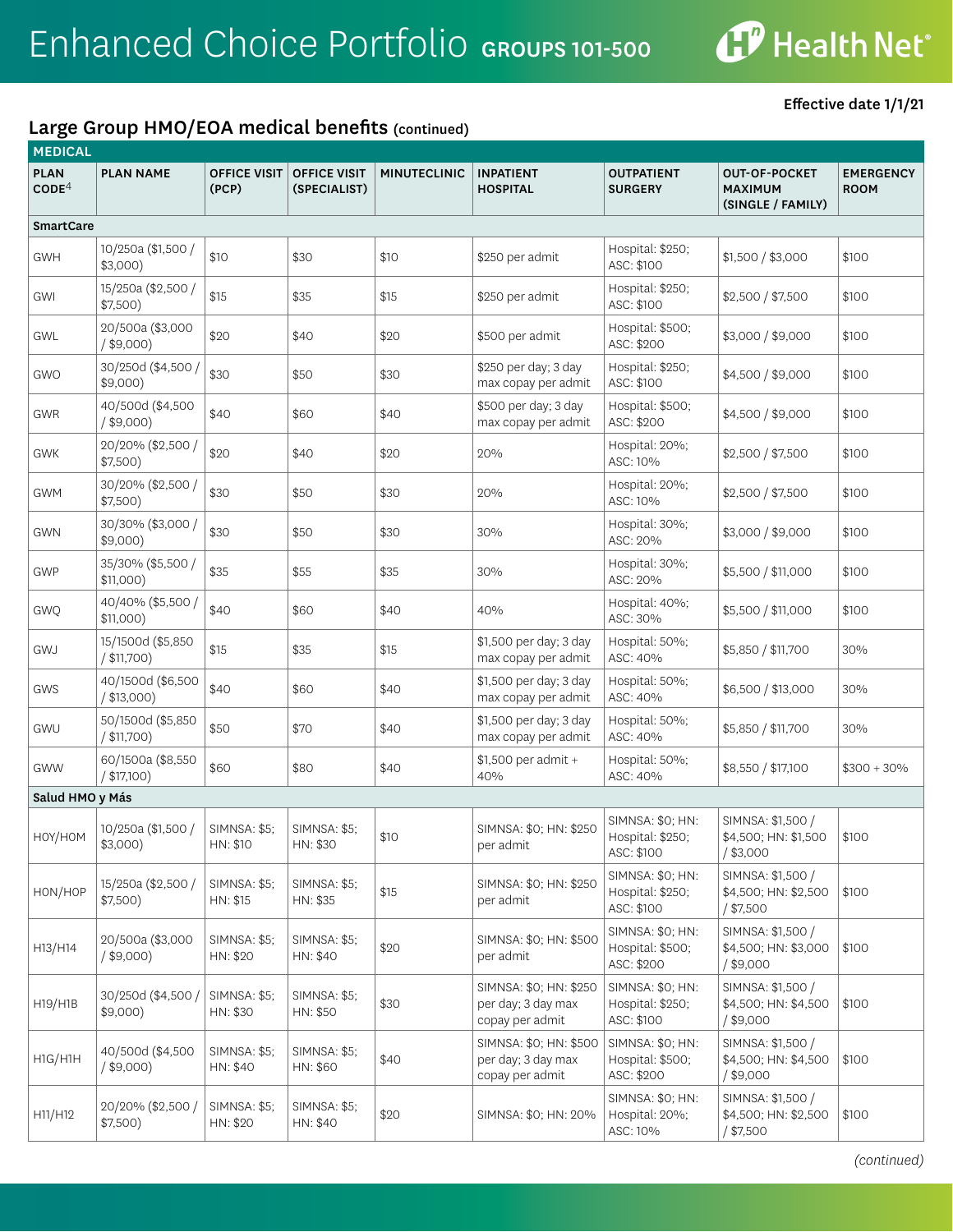

# Large Group HMO/EOA medical benefits (continued)

| <b>MEDICAL</b>                   |                                                    |                                 |                                     |                     |                                                                   |                                                |                                                             |                                 |
|----------------------------------|----------------------------------------------------|---------------------------------|-------------------------------------|---------------------|-------------------------------------------------------------------|------------------------------------------------|-------------------------------------------------------------|---------------------------------|
| <b>PLAN</b><br>CODE <sup>4</sup> | <b>PLAN NAME</b>                                   | <b>OFFICE VISIT</b><br>(PCP)    | <b>OFFICE VISIT</b><br>(SPECIALIST) | <b>MINUTECLINIC</b> | <b>INPATIENT</b><br><b>HOSPITAL</b>                               | <b>OUTPATIENT</b><br><b>SURGERY</b>            | <b>OUT-OF-POCKET</b><br><b>MAXIMUM</b><br>(SINGLE / FAMILY) | <b>EMERGENCY</b><br><b>ROOM</b> |
| H15/H16                          | 30/20% (\$2,500 /<br>$$7,500$ )                    | <b>SIMNSA: \$5;</b><br>HN: \$30 | SIMNSA: \$5;<br>HN: \$50            | \$30                | SIMNSA: \$0; HN: 20%                                              | SIMNSA: \$0; HN:<br>Hospital: 20%;<br>ASC: 10% | SIMNSA: \$1,500 /<br>\$4,500; HN: \$2,500<br>$/$ \$7,500    | \$100                           |
| H17/H18                          | 30/30% (\$3,000 /<br>$$9,000$ )                    | <b>SIMNSA: \$5;</b><br>HN: \$30 | <b>SIMNSA: \$5;</b><br>HN: \$50     | \$30                | SIMNSA: \$0; HN: 30%                                              | SIMNSA: \$0; HN:<br>Hospital: 30%;<br>ASC: 20% | SIMNSA: \$1,500 /<br>\$4,500; HN: \$3,000<br>$/$ \$9,000    | \$100                           |
| H1C/H1D                          | 35/30% (\$5,500 /<br>\$11,000)                     | <b>SIMNSA: \$5;</b><br>HN: \$35 | <b>SIMNSA: \$5;</b><br>HN: \$55     | \$35                | SIMNSA: \$0; HN: 30%                                              | SIMNSA: \$0; HN:<br>Hospital: 30%;<br>ASC: 20% | SIMNSA: \$1,500 /<br>\$4,500; HN: \$5,500<br>/ \$11,000     | \$100                           |
| H1E/H1F                          | 40/40% (\$5,500 /<br>$$11,000$ )                   | <b>SIMNSA: \$5;</b><br>HN: \$40 | <b>SIMNSA: \$5;</b><br>HN: \$60     | \$40                | SIMNSA: \$0; HN: 40%                                              | SIMNSA: \$0; HN:<br>Hospital: 40%;<br>ASC: 30% | SIMNSA: \$1,500 /<br>\$4,500; HN: \$5,500<br>/ \$11,000     | \$100                           |
| H0Z/H10                          | 15/1500d (\$5,850<br>$/$ \$11,700)                 | <b>SIMNSA: \$5;</b><br>HN: \$15 | <b>SIMNSA: \$5;</b><br>HN: \$35     | \$15                | SIMNSA: \$0; HN:<br>\$1,500 per day; 3 day<br>max copay per admit | SIMNSA: \$0; HN:<br>Hospital: 50%;<br>ASC: 40% | SIMNSA: \$1,500 /<br>\$4,500; HN: \$5,850<br>/ \$11,700     | 30%                             |
| H1L/H1M                          | 50/1500d (\$5,850<br>/ \$11,700)                   | <b>SIMNSA: \$5;</b><br>HN: \$50 | <b>SIMNSA: \$5;</b><br>HN: \$70     | \$40                | SIMNSA: \$0; HN:<br>\$1,500 per day; 3 day<br>max copay per admit | SIMNSA: \$0; HN:<br>Hospital: 50%;<br>ASC: 40% | SIMNSA: \$1,500 /<br>\$4,500; HN: \$5,850<br>/ \$11,700     | 30%                             |
| H1J/H1K                          | 40/1500d (\$6,500<br>$/$ \$13,000)                 | <b>SIMNSA: \$5;</b><br>HN: \$40 | <b>SIMNSA: \$5;</b><br>HN: \$60     | \$40                | SIMNSA: \$0; HN:<br>\$1,500 per day; 3 day<br>max copay per admit | SIMNSA: \$0; HN:<br>Hospital: 50%;<br>ASC: 40% | SIMNSA: \$1,500 /<br>\$4,500; HN: \$6,500<br>/ \$13,000     | 30%                             |
| H1N/HOW                          | 60/1500a (\$8,550<br>$/$ \$17,100)                 | <b>SIMNSA: \$5;</b><br>HN: \$60 | <b>SIMNSA: \$5;</b><br>HN: \$80     | \$40                | SIMNSA: \$0; HN:<br>\$1,500 per admit +<br>40%                    | SIMNSA: \$0; HN:<br>Hospital: 50%;<br>ASC: 40% | SIMNSA: \$1,500 /<br>\$4,500; HN: \$8,550<br>/ \$17,100     | $$300 + 30\%$                   |
|                                  | Salud HMO y Más - Facility Deductible <sup>5</sup> |                                 |                                     |                     |                                                                   |                                                |                                                             |                                 |
| HOQ                              | 20/500/10%<br>$(\$3,000 / \$9,000)$                | <b>SIMNSA: \$5;</b><br>HN: \$20 | <b>SIMNSA: \$5;</b><br>HN: \$40     | \$20                | SIMNSA: \$0; HN: 10%                                              | SIMNSA: \$0; HN:<br>Hospital: 10%;<br>ASC: 5%  | SIMNSA: \$1,500 /<br>\$4,500; HN: \$3,000<br>$/$ \$9,000    | \$100                           |
| <b>HOR</b>                       | 30/1000/20%<br>(\$3,000 / \$9,000)                 | <b>SIMNSA: \$5;</b><br>HN: \$30 | <b>SIMNSA: \$5;</b><br>HN: \$50     | \$30                | SIMNSA: \$0; HN: 20%                                              | SIMNSA: \$0; HN:<br>Hospital: 20%;<br>ASC: 10% | SIMNSA: \$1,500 /<br>\$4,500; HN: \$3,000<br>$/$ \$9,000    | \$100                           |
| <b>HOS</b>                       | 30/1500/30%<br>(\$3,000 / \$9,000)                 | <b>SIMNSA: \$5;</b><br>HN: \$30 | <b>SIMNSA: \$5;</b><br>HN: \$50     | \$30                | SIMNSA: \$0; HN: 30%                                              | SIMNSA: \$0; HN:<br>Hospital: 30%;<br>ASC: 20% | SIMNSA: \$1,500 /<br>\$4,500; HN: \$3,000<br>/ \$9,000      | \$100                           |
| HOT                              | 40/3000/40%<br>(\$5,500 / \$11,000)                | <b>SIMNSA: \$5;</b><br>HN: \$40 | SIMNSA: \$5;<br>HN: \$60            | \$40                | SIMNSA: \$0; HN: 40%                                              | SIMNSA: \$0; HN:<br>Hospital: 40%;<br>ASC: 30% | SIMNSA: \$1,500 /<br>\$4,500; HN: \$5,500<br>/ \$11,000     | \$100                           |
| HOX                              | 60/4000/40%<br>(\$8,550 / \$17,100)                | <b>SIMNSA: \$5;</b><br>HN: \$60 | SIMNSA: \$5;<br>HN: \$80            | \$40                | SIMNSA: \$0; HN: 40%                                              | SIMNSA: \$0; HN:<br>Hospital: 40%;<br>ASC: 30% | SIMNSA: \$1,500 /<br>\$4,500; HN: \$8,550<br>/ \$17,100     | \$100                           |
| CanopyCare HMO                   |                                                    |                                 |                                     |                     |                                                                   |                                                |                                                             |                                 |
| H6Q                              | 0/250a (\$1,500 /<br>$$3,000$ )                    | \$0                             | \$20                                | N/A                 | \$250 per admit                                                   | Hospital: \$250;<br>ASC: \$100                 | \$1,500 / \$3,000                                           | \$100                           |
| H6R                              | 15/250a (\$2,500 /<br>\$7,500)                     | \$15                            | \$35                                | N/A                 | \$250 per admit                                                   | Hospital: \$250;<br>ASC: \$100                 | \$2,500 / \$7,500                                           | \$100                           |
| H6U                              | 20/500a (\$3,000<br>$/$ \$9,000)                   | \$20                            | \$40                                | N/A                 | \$500 per admit                                                   | Hospital: \$500;<br>ASC: \$200                 | \$3,000 / \$9,000                                           | \$100                           |
| H6V                              | 20/1000a (\$2,500<br>$/$ \$7,500)                  | \$20                            | \$40                                | N/A                 | \$1,000 per admit                                                 | Hospital: \$1,000;<br>ASC: \$500               | \$2,500 / \$7,500                                           | \$100                           |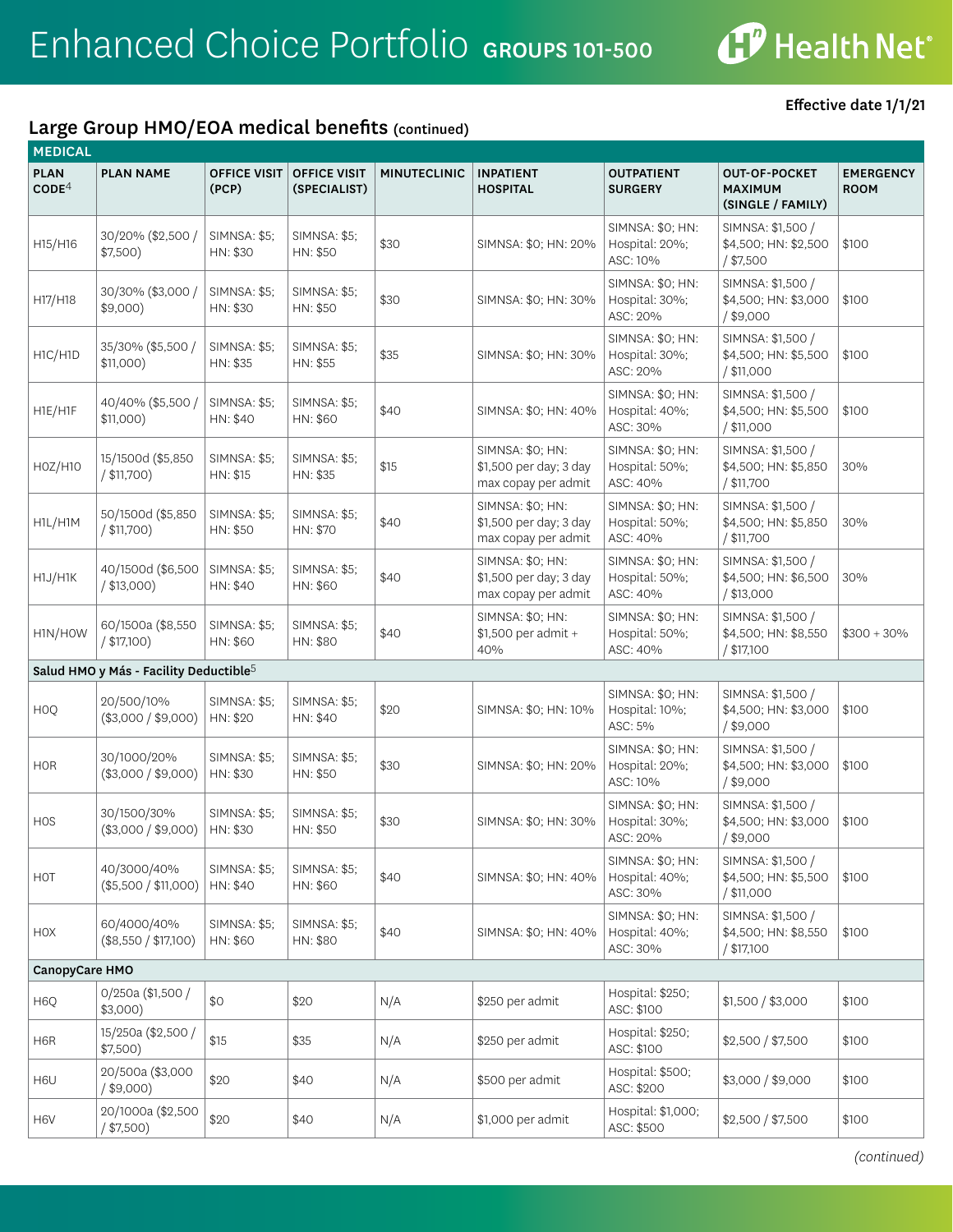

# Large Group HMO/EOA medical benefits (continued)

|  | Effective date 1/1/21 |  |
|--|-----------------------|--|
|--|-----------------------|--|

| <b>MEDICAL</b>                   |                                            |                              |                                     |                     |                                                     |                                     |                                                             |                                 |
|----------------------------------|--------------------------------------------|------------------------------|-------------------------------------|---------------------|-----------------------------------------------------|-------------------------------------|-------------------------------------------------------------|---------------------------------|
| <b>PLAN</b><br>$\mathsf{CODE}^4$ | <b>PLAN NAME</b>                           | <b>OFFICE VISIT</b><br>(PCP) | <b>OFFICE VISIT</b><br>(SPECIALIST) | <b>MINUTECLINIC</b> | <b>INPATIENT</b><br><b>HOSPITAL</b>                 | <b>OUTPATIENT</b><br><b>SURGERY</b> | <b>OUT-OF-POCKET</b><br><b>MAXIMUM</b><br>(SINGLE / FAMILY) | <b>EMERGENCY</b><br><b>ROOM</b> |
| H <sub>6</sub> Y                 | 30/1500a (\$2,500<br>$/$ \$7,500)          | \$30                         | \$50                                | N/A                 | \$1,500 per admit                                   | Hospital: \$1,500;<br>ASC: \$750    | \$2,500 / \$7,500                                           | \$200                           |
| H6T                              | 20/20% (\$2,500 /<br>$$7,500$ )            | \$20                         | \$40                                | N/A                 | 20%                                                 | Hospital: 20%;<br>ASC: 10%          | \$2,500 / \$7,500                                           | \$100                           |
| H <sub>6</sub> W                 | 30/20% (\$2,500 /<br>$$7,500$ )            | \$30                         | \$50                                | N/A                 | 20%                                                 | Hospital: 20%;<br>ASC: 10%          | \$2,500 / \$7,500                                           | \$100                           |
| H6X                              | 30/30% (\$3,000 /<br>$$9,000$ )            | \$30                         | \$50                                | N/A                 | 30%                                                 | Hospital: 30%;<br>ASC: 20%          | \$3,000 / \$9,000                                           | \$100                           |
| H6Z                              | 35/30% (\$5,500 /<br>$$11,000$ )           | \$35                         | \$55                                | N/A                 | 30%                                                 | Hospital: 30%;<br>ASC: 20%          | \$5,500 / \$11,000                                          | \$100                           |
| <b>H70</b>                       | 40/40% (\$5,500 /<br>\$11,000)             | \$40                         | \$60                                | N/A                 | 40%                                                 | Hospital: 40%;<br>ASC: 30%          | \$5,500 / \$11,000                                          | \$100                           |
| H6S                              | 15/1500d (\$5,850<br>$/$ \$11,700)         | \$15                         | \$35                                | N/A                 | \$1,500 per day; 3 day<br>max                       | Hospital: 50%;<br>ASC: 40%          | \$5,850 / \$11,700                                          | 30%                             |
| H71                              | 40/1000d (\$5,500<br>/ \$11,000            | \$40                         | \$60                                | N/A                 | \$1,000 per day; 3 day<br>max                       | Hospital: \$1,000;<br>ASC: \$500    | \$5,500 / \$11,000                                          | \$200                           |
| H72                              | 40/1500d (\$6,500<br>$/$ \$13,000)         | \$40                         | \$60                                | N/A                 | \$1,500 per day; 3 day<br>max                       | Hospital: 50%;<br>ASC: 40%          | \$6,500 / \$13,000                                          | 30%                             |
| H73                              | 50/1500d (\$5,850<br>$/$ \$11,700)         | \$50                         | \$70                                | N/A                 | \$1,500 per day; 3 day<br>max                       | Hospital: 50%;<br>ASC: 40%          | \$5,850 / \$11,700                                          | 30%                             |
| H74                              | 60/1500a (\$8,550<br>$/$ \$17,100)         | \$60                         | \$80                                | N/A                 | \$1,500 per admit +<br>40%                          | Hospital: 50%;<br>ASC: 40%          | \$8,550 / \$17,100                                          | $$300 + 30\%$                   |
|                                  | POS - Elect Open Access (EOA) <sup>6</sup> |                              |                                     |                     |                                                     |                                     |                                                             |                                 |
| GZ <sub>2</sub>                  | 10/250a (\$1,500 /<br>$$3,000$ )           | HMO: \$10;<br>PPO: \$30      | HMO: \$30;<br>PPO: \$30             | \$10                | HMO: \$250 per admit                                | HMO: Hospital:<br>\$250; ASC: \$100 | HMO: \$1,500 /<br>\$3,000; PPO: \$3,500<br>$/$ \$7,000      | \$100                           |
| GZ3                              | 15/250a (\$2,500 /<br>$$7,500$ )           | HMO: \$15;<br>PPO: \$35      | HMO: \$35;<br>PPO: \$35             | \$15                | HMO: \$250 per admit                                | HMO: Hospital:<br>\$250; ASC: \$100 | HMO: \$2,500 /<br>\$7,500; PPO: \$4,500<br>$/$ \$9,000      | \$100                           |
| GZK                              | 30/250d (\$4,500)<br>$$9,000$ )            | HMO: \$30;<br>PPO: \$50      | HMO: \$50;<br>PPO: \$50             | \$30                | HMO: \$250 per day;<br>3 day max copay per<br>admit | HMO: Hospital:<br>\$250; ASC: \$100 | HMO: \$4,500<br>/ \$9,000; PPO:<br>\$6,500 / \$13,000       | \$100                           |
| GZF                              | 20/500a (\$3,000<br>$/$ \$9,000)           | HMO: \$20;<br>PPO: \$40      | HMO: \$40;<br>PPO: \$40             | \$20                | HMO: \$500 per admit                                | HMO: Hospital:<br>\$500; ASC: \$200 | HMO: \$3,000<br>/ \$9,000; PPO:<br>\$5,000 / \$10,000       | \$100                           |
| GZ7                              | 40/500d (\$4,500<br>$/$ \$9,000)           | HMO: \$40;<br>PPO: \$60      | HMO: \$60;<br>PPO: \$60             | \$40                | HMO: \$500 per day;<br>3 day max copay per<br>admit | HMO: Hospital:<br>\$500; ASC: \$200 | HMO: \$4,500<br>/ \$9,000; PPO:<br>\$6,500 / \$13,000       | \$100                           |
| GZD                              | 20/20% (\$2,500 /<br>$$7,500$ )            | HMO: \$20;<br>PPO: \$40      | HMO: \$40;<br>PPO: \$40             | \$20                | HMO: 20%                                            | HMO: Hospital:<br>20%; ASC: 10%     | HMO: \$2,500 /<br>\$7,500; PPO: \$4,500<br>$/$ \$9,000      | \$100                           |
| GZH                              | 30/20% (\$2,500 /<br>\$7,500)              | HMO: \$30;<br>PPO: \$50      | HMO: \$50;<br>PPO: \$50             | \$30                | HMO: 20%                                            | HMO: Hospital:<br>20%; ASC: 10%     | HMO: \$2,500 /<br>\$7,500; PPO: \$4,500<br>$/$ \$9,000      | \$100                           |
| GZJ                              | 30/30% (\$3,000 /<br>$$9,000$ )            | HMO: \$30;<br>PPO: \$50      | HMO: \$50;<br>PPO: \$50             | \$30                | HMO: 30%                                            | HMO: Hospital:<br>30%; ASC: 20%     | HMO: \$3,000<br>/ \$9,000; PPO:<br>\$5,000 / \$10,000       | \$100                           |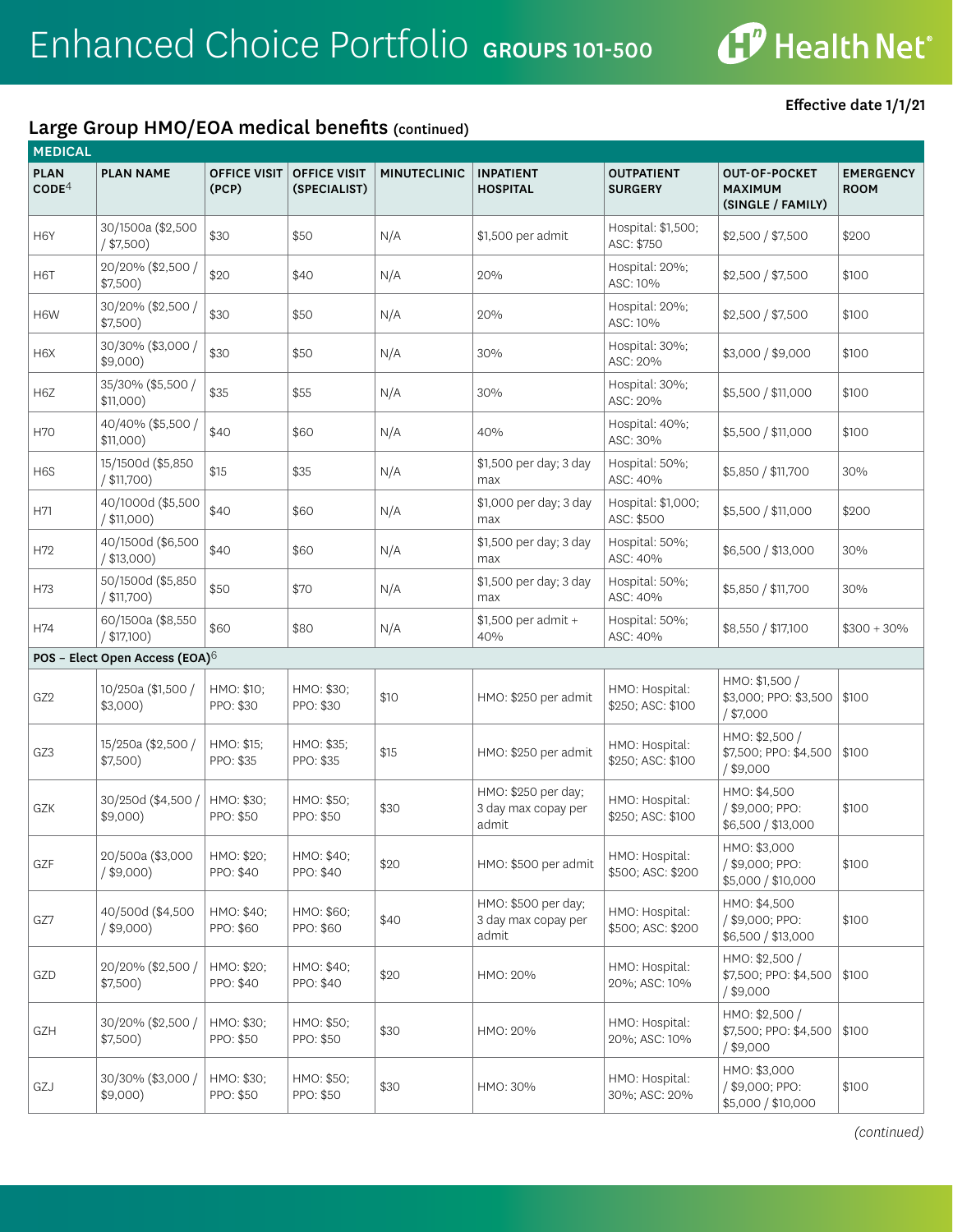

## Large Group HMO/EOA medical benefits (continued)

Effective date 1/1/21

| <b>MEDICAL</b>                   |                                                   |                              |                                     |                     |                                                       |                                     |                                                             |                                 |
|----------------------------------|---------------------------------------------------|------------------------------|-------------------------------------|---------------------|-------------------------------------------------------|-------------------------------------|-------------------------------------------------------------|---------------------------------|
| <b>PLAN</b><br>CODE <sup>4</sup> | <b>PLAN NAME</b>                                  | <b>OFFICE VISIT</b><br>(PCP) | <b>OFFICE VISIT</b><br>(SPECIALIST) | <b>MINUTECLINIC</b> | <b>INPATIENT</b><br><b>HOSPITAL</b>                   | <b>OUTPATIENT</b><br><b>SURGERY</b> | <b>OUT-OF-POCKET</b><br><b>MAXIMUM</b><br>(SINGLE / FAMILY) | <b>EMERGENCY</b><br><b>ROOM</b> |
| GZI                              | 35/30% (\$5,500 /<br>$$11,000$ )                  | HMO: \$35:<br>PPO: \$55      | HMO: \$55;<br>PPO: \$55             | \$35                | HMO: 30%                                              | HMO: Hospital:<br>30%; ASC: 20%     | HMO: \$5,500 /<br>\$11,000; PPO:<br>\$7,500 / \$15,000      | \$100                           |
| GZ6                              | 40/40% (\$5,500 /<br>$$11,000$ )                  | HMO: \$40;<br>PPO: \$60      | HMO: \$60;<br>PPO: \$60             | \$40                | HMO: 40%                                              | HMO: Hospital:<br>40%; ASC: 30%     | HMO: \$5,500 /<br>\$11,000; PPO:<br>\$7,500 / \$15,000      | \$100                           |
| GZ4                              | 15/1500d (\$5,850<br>/ \$11,700)                  | HMO: \$15;<br>PPO: \$35      | HMO: \$35;<br>PPO: \$35             | \$15                | HMO: \$1,500 per day;<br>3 day max copay per<br>admit | HMO: Hospital:<br>50%; ASC: 40%     | HMO: \$5,850 /<br>\$11,700; PPO: \$7,850<br>/ \$15,700      | 30%                             |
| GZ9                              | 40/1500d (\$6,500<br>/ \$13,000                   | HMO: \$40;<br>PPO: \$60      | HMO: \$60;<br>PPO: \$60             | \$40                | HMO: \$1,500 per day;<br>3 day max copay per<br>admit | HMO: Hospital:<br>50%; ASC: 40%     | HMO: \$6,500 /<br>\$13,000; PPO:<br>\$8,500 / \$17,000      | 30%                             |
| GZ8                              | 50/1500d (\$5,850<br>$/$ \$11,700)                | HMO: \$50;<br>PPO: \$70      | HMO: \$70;<br>PPO: \$70             | \$40                | HMO: \$1,500 per day;<br>3 day max copay per<br>admit | HMO: Hospital:<br>50%; ASC: 40%     | HMO: \$5,850 /<br>\$11,700; PPO: \$7,850<br>/ \$15,700      | 30%                             |
| GZC                              | 60/1500a (\$8,550<br>$/$ \$17,100)                | HMO: \$60;<br>PPO: \$80      | HMO: \$80;<br>PPO: \$80             | \$40                | HMO: \$1,500 per<br>$admit + 40%$                     | HMO: Hospital:<br>50%; ASC: 40%     | HMO: \$8,550 /<br>\$17,100; PPO: \$8,550<br>/ \$17,100      | $$300 + 30\%$                   |
|                                  | POS - Elect Open Access (EOA) Facility Deductible |                              |                                     |                     |                                                       |                                     |                                                             |                                 |
| GZQ                              | 20/500/10%<br>(\$3,000 / \$9,000)                 | HMO: \$20;<br>PPO: \$40      | HMO: \$40:<br>PPO: \$40             | \$20                | HMO: 10%                                              | HMO: Hospital:<br>10%; ASC: 5%      | HMO: \$3,000<br>/ \$9,000; PPO:<br>\$5,000 / \$10,000       | \$100                           |
| GZR                              | 30/1000/20%<br>(\$3,000 / \$9,000)                | HMO: \$30;<br>PPO: \$50      | HMO: \$50;<br>PPO: \$50             | \$30                | HMO: 20%                                              | HMO: Hospital:<br>20%; ASC: 10%     | HMO: \$3,000<br>/ \$9,000; PPO:<br>\$5,000 / \$10,000       | \$100                           |
| GZN                              | 30/1500/30%<br>(\$3,000 / \$9,000)                | HMO: \$30;<br>PPO: \$50      | HMO: \$50;<br>PPO: \$50             | \$30                | HMO: 30%                                              | HMO: Hospital:<br>30%; ASC: 20%     | HMO: \$3,000<br>/ \$9,000; PPO:<br>\$5,000 / \$10,000       | \$100                           |
| GZO                              | 40/3000/40%<br>(\$5,500 / \$11,000)               | HMO: \$40;<br>PPO: \$60      | HMO: \$60;<br>PPO: \$60             | \$40                | HMO: 40%                                              | HMO: Hospital:<br>40%; ASC: 30%     | HMO: \$5,500 /<br>\$11,000; PPO:<br>\$7,500 / \$15,000      | \$100                           |
| GZP                              | 60/4000/40%<br>(\$8,550 / \$17,100)               | HMO: \$60;<br>PPO: \$80      | HMO: \$80;<br>PPO: \$80             | \$40                | HMO: 40%                                              | HMO: Hospital:<br>40%; ASC: 30%     | HMO: \$8,550 /<br>\$17,100; PPO: \$8,550<br>/ \$17,100      | \$100                           |
| <b>ExcelCare EOA</b>             |                                                   |                              |                                     |                     |                                                       |                                     |                                                             |                                 |
| GZS                              | 10/250a (\$1,500 /<br>$$3,000$ )                  | HMO: \$10;<br>PPO: \$30      | HMO: \$30;<br>PPO: \$30             | \$10                | HMO: \$250 per admit                                  | HMO: Hospital:<br>\$250; ASC: \$100 | HMO: \$1,500 /<br>\$3,000; PPO: \$3,500<br>/ \$7,000        | \$100                           |
| GZT                              | 15/250a (\$2,500 /<br>\$7,500)                    | HMO: \$15;<br>PPO: \$35      | HMO: \$35;<br>PPO: \$35             | \$15                | HMO: \$250 per admit                                  | HMO: Hospital:<br>\$250; ASC: \$100 | HMO: \$2,500 /<br>\$7,500; PPO: \$4,500<br>/ \$9,000        | \$100                           |
| GZX                              | 20/500a (\$3,000<br>$/$ \$9,000)                  | HMO: \$20;<br>PPO: \$40      | HMO: \$40;<br>PPO: \$40             | \$20                | HMO: \$500 per admit                                  | HMO: Hospital:<br>\$500; ASC: \$200 | HMO: \$3,000<br>/ \$9,000; PPO:<br>\$5,000 / \$10,000       | \$100                           |
| GZZ                              | 30/250d (\$4,500)<br>$$9,000$ )                   | HMO: \$30;<br>PPO: \$50      | HMO: \$50;<br>PPO: \$50             | \$30                | HMO: \$250 per day;<br>3 day max copay per<br>admit   | HMO: Hospital:<br>\$250; ASC: \$100 | HMO: \$4,500<br>/ \$9,000; PPO:<br>\$6,500 / \$13,000       | \$100                           |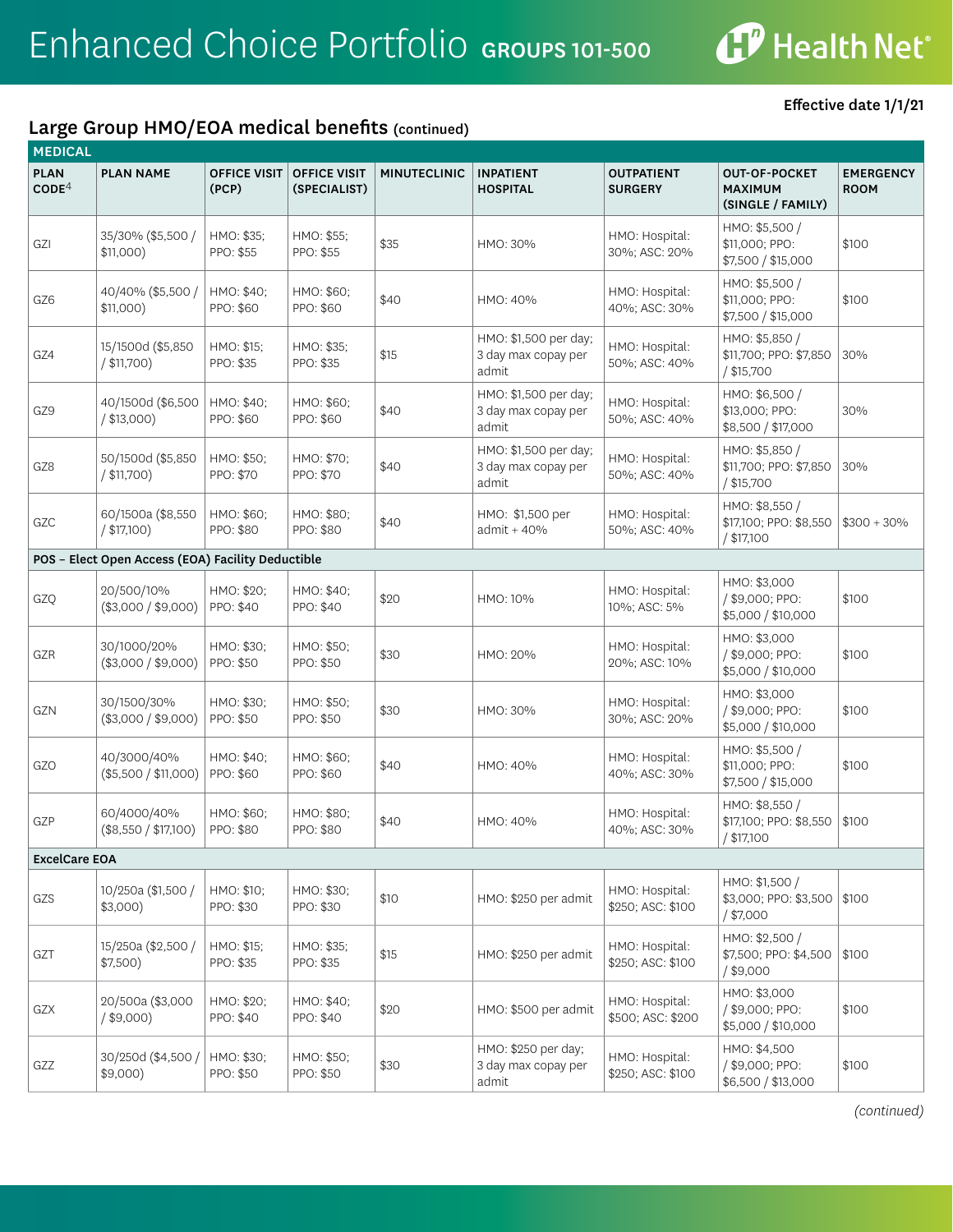

# Large Group HMO/EOA medical benefits (continued)

| <b>MEDICAL</b>                   |                                            |                              |                                     |                     |                                                       |                                     |                                                             |                                 |
|----------------------------------|--------------------------------------------|------------------------------|-------------------------------------|---------------------|-------------------------------------------------------|-------------------------------------|-------------------------------------------------------------|---------------------------------|
| <b>PLAN</b><br>$\mathsf{CODE}^4$ | <b>PLAN NAME</b>                           | <b>OFFICE VISIT</b><br>(PCP) | <b>OFFICE VISIT</b><br>(SPECIALIST) | <b>MINUTECLINIC</b> | <b>INPATIENT</b><br><b>HOSPITAL</b>                   | <b>OUTPATIENT</b><br><b>SURGERY</b> | <b>OUT-OF-POCKET</b><br><b>MAXIMUM</b><br>(SINGLE / FAMILY) | <b>EMERGENCY</b><br><b>ROOM</b> |
| H04                              | 40/500d (\$4,500<br>$/$ \$9,000)           | HMO: \$40;<br>PPO: \$60      | HMO: \$60;<br>PPO: \$60             | \$40                | HMO: \$500 per day;<br>3 day max copay per<br>admit   | HMO: Hospital:<br>\$500; ASC: \$200 | HMO: \$4,500<br>/ \$9,000; PPO:<br>\$6,500 / \$13,000       | \$100                           |
| GZV                              | 20/20% (\$2,500 /<br>\$7,500)              | HMO: \$20;<br>PPO: \$40      | HMO: \$40;<br>PPO: \$40             | \$20                | HMO: 20%                                              | HMO: Hospital:<br>20%; ASC: 10%     | HMO: \$2,500 /<br>\$7,500; PPO: \$4,500<br>$/$ \$9,000      | \$100                           |
| GZY                              | 30/20% (\$2,500 /<br>\$7,500)              | HMO: \$30;<br>PPO: \$50      | HMO: \$50;<br>PPO: \$50             | \$30                | HMO: 20%                                              | HMO: Hospital:<br>20%; ASC: 10%     | HMO: \$2,500 /<br>\$7,500; PPO: \$4,500<br>$/$ \$9,000      | \$100                           |
| <b>HOB</b>                       | 30/30% (\$3,000 /<br>$$9,000$ )            | HMO: \$30;<br>PPO: \$50      | HMO: \$50;<br>PPO: \$50             | \$30                | HMO: 30%                                              | HMO: Hospital:<br>30%; ASC: 20%     | HMO: \$3,000<br>/ \$9,000; PPO:<br>\$5,000 / \$10,000       | \$100                           |
| H <sub>09</sub>                  | 35/30% (\$5,500 /<br>\$11,000)             | HMO: \$35;<br>PPO: \$55      | HMO: \$55;<br>PPO: \$55             | \$35                | HMO: 30%                                              | HMO: Hospital:<br>30%; ASC: 20%     | HMO: \$5,500 /<br>\$11,000; PPO:<br>\$7,500 / \$15,000      | \$100                           |
| H03                              | 40/40% (\$5,500 /<br>\$11,000)             | HMO: \$40;<br>PPO: \$60      | HMO: \$60;<br>PPO: \$60             | \$40                | HMO: 40%                                              | HMO: Hospital:<br>40%; ASC: 30%     | HMO: \$5,500 /<br>\$11,000: PPO:<br>\$7,500 / \$15,000      | \$100                           |
| GZU                              | 15/1500d (\$5,850<br>/ \$11,700)           | HMO: \$15;<br>PPO: \$35      | HMO: \$35;<br>PPO: \$35             | \$15                | HMO: \$1,500 per day;<br>3 day max copay per<br>admit | HMO: Hospital:<br>50%; ASC: 40%     | HMO: \$5,850 /<br>\$11,700; PPO: \$7,850<br>/ \$15,700      | 30%                             |
| H06                              | 40/1500d (\$6,500<br>/ \$13,000)           | HMO: \$40;<br>PPO: \$60      | HMO: \$60;<br>PPO: \$60             | \$40                | HMO: \$1,500 per day;<br>3 day max copay per<br>admit | HMO: Hospital:<br>50%; ASC: 40%     | HMO: \$6,500 /<br>\$13,000; PPO:<br>\$8,500 / \$17,000      | 30%                             |
| H <sub>05</sub>                  | 50/1500d (\$5,850<br>/ \$11,700)           | HMO: \$50;<br>PPO: \$70      | HMO: \$70;<br>PPO: \$70             | \$40                | HMO: \$1,500 per day;<br>3 day max copay per<br>admit | HMO: Hospital:<br>50%; ASC: 40%     | HMO: \$5,850 /<br>\$11,700; PPO: \$7,850<br>/ \$15,700      | 30%                             |
| H08                              | 60/1500a (\$8,550<br>/ \$17,100)           | HMO: \$60;<br>PPO: \$80      | HMO: \$80;<br>PPO: \$80             | \$40                | HMO: \$1,500 per<br>$admit + 40%$                     | HMO: Hospital:<br>50%; ASC: 40%     | HMO: \$8,550 /<br>\$17,100; PPO: \$8,550<br>/ \$17,100      | $$300 + 30\%$                   |
|                                  | <b>ExcelCare EOA - Facility Deductible</b> |                              |                                     |                     |                                                       |                                     |                                                             |                                 |
| <b>HOF</b>                       | 20/500/10%<br>(\$3,000 / \$9,000)          | HMO: \$20;<br>PPO: \$40      | HMO: \$40;<br>PPO: \$40             | \$20                | HMO: 10%                                              | HMO: Hospital:<br>10%; ASC: 5%      | HMO: \$3,000<br>/ \$9,000; PPO:<br>\$5,000 / \$10,000       | \$100                           |
| <b>HOG</b>                       | 30/1000/20%<br>(\$3,000 / \$9,000)         | HMO: \$30;<br>PPO: \$50      | HMO: \$50;<br>PPO: \$50             | \$30                | HMO: 20%                                              | HMO: Hospital:<br>20%; ASC: 10%     | HMO: \$3,000<br>/ \$9,000; PPO:<br>\$5,000 / \$10,000       | \$100                           |
| HOC                              | 30/1500/30%<br>(\$3,000 / \$9,000)         | HMO: \$30;<br>PPO: \$50      | HMO: \$50;<br>PPO: \$50             | \$30                | HMO: 30%                                              | HMO: Hospital:<br>30%; ASC: 20%     | HMO: \$3,000<br>/ \$9,000; PPO:<br>\$5,000 / \$10,000       | \$100                           |
| HOD                              | 40/3000/40%<br>(\$5,500 / \$11,000)        | HMO: \$40;<br>PPO: \$60      | HMO: \$60;<br>PPO: \$60             | \$40                | HMO: 40%                                              | HMO: Hospital:<br>40%; ASC: 30%     | HMO: \$5,500 /<br>\$11,000; PPO:<br>\$7,500 / \$15,000      | \$100                           |
| HOE                              | 60/4000/40%<br>(\$8,550 / \$17,100)        | HMO: \$60;<br>PPO: \$80      | HMO: \$80;<br>PPO: \$80             | \$40                | HMO: 40%                                              | HMO: Hospital:<br>40%; ASC: 30%     | HMO: \$8,550 /<br>\$17,100; PPO: \$8,550<br>/ \$17,100      | \$100                           |

Effective date 1/1/21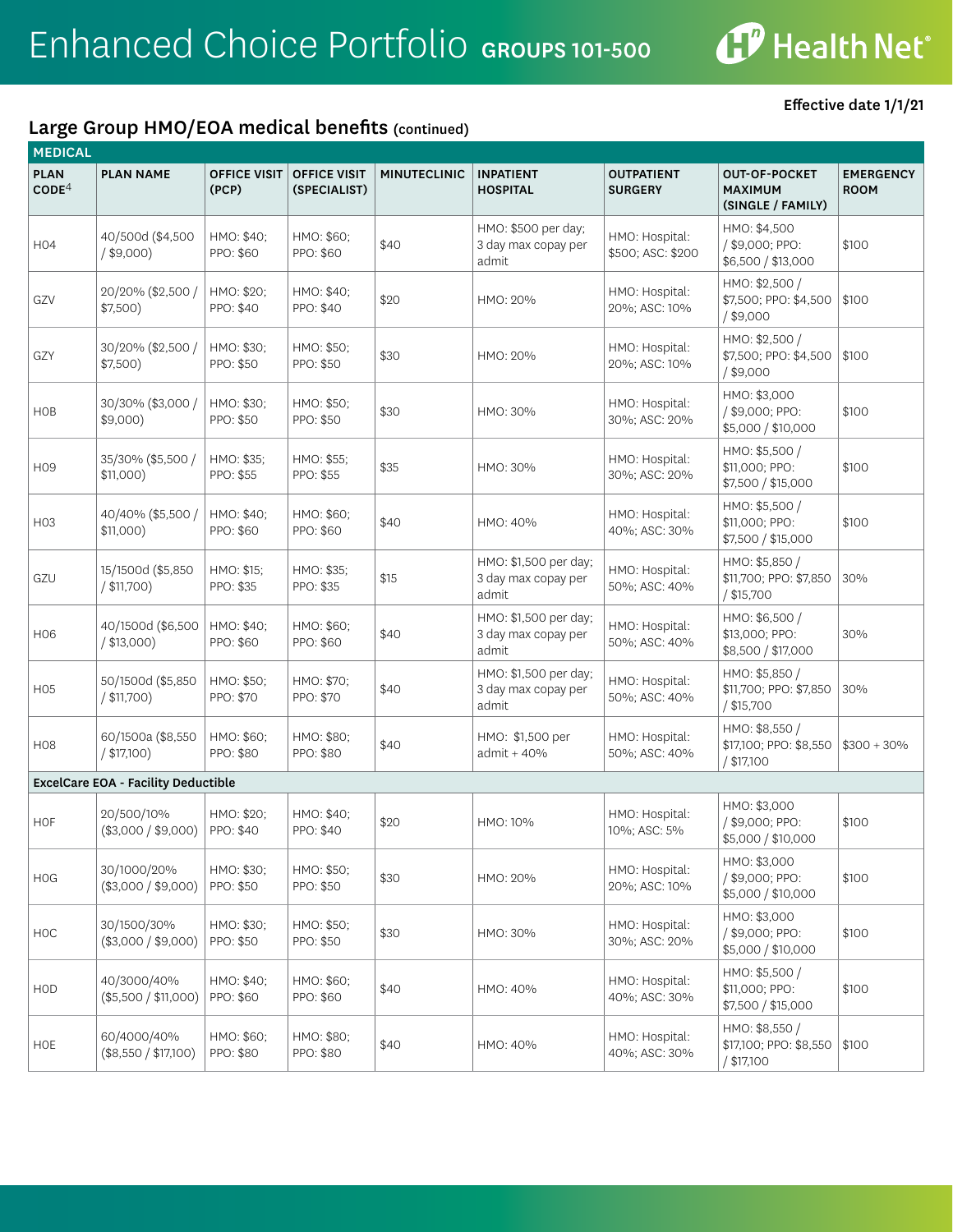

## Large Group PPO medical benefits<sup>7</sup>

| <b>MEDICAL</b>             |                                                                   |                                                                     |                                     |                     |                                     |                                     |                                                             |                                 |  |  |
|----------------------------|-------------------------------------------------------------------|---------------------------------------------------------------------|-------------------------------------|---------------------|-------------------------------------|-------------------------------------|-------------------------------------------------------------|---------------------------------|--|--|
| <b>PLAN</b><br><b>CODE</b> | <b>PLAN NAME</b>                                                  | <b>OFFICE VISIT</b><br>(PCP)                                        | <b>OFFICE VISIT</b><br>(SPECIALIST) | <b>MINUTECLINIC</b> | <b>INPATIENT</b><br><b>HOSPITAL</b> | <b>OUTPATIENT</b><br><b>SURGERY</b> | <b>OUT-OF-POCKET</b><br><b>MAXIMUM</b><br>(SINGLE / FAMILY) | <b>EMERGENCY</b><br><b>ROOM</b> |  |  |
| PPO <sup>8</sup>           |                                                                   |                                                                     |                                     |                     |                                     |                                     |                                                             |                                 |  |  |
| GY1                        | 10/0/10% (\$2,000<br>$/$ \$6,000)                                 | \$10                                                                | \$30                                | N/A                 | 10%                                 | Hospital: 10%;<br>ASC: 5%           | \$2,000 / \$6,000                                           | $$100 + 10\%$                   |  |  |
| GY9                        | 20/250/20%<br>(\$4,000 / \$12,000)                                | \$20 (ded<br>waived)                                                | \$40 (ded<br>waived)                | N/A                 | 20%                                 | Hospital: 20%;<br>ASC: 10%          | \$4,000 / \$12,000                                          | $$100 + 20\%$                   |  |  |
| GYB                        | 20/500/20%<br>$(\$4,000 / \$12,000)$                              | \$20 (ded<br>waived)                                                | \$40 (ded<br>waived)                | N/A                 | 20%                                 | Hospital: 20%;<br>ASC: 10%          | \$4,000 / \$12,000                                          | $$100 + 20\%$                   |  |  |
| <b>GYC</b>                 | 30/500/10%<br>(\$3,000 / \$9,000)                                 | \$30 (ded<br>waived)                                                | \$50 (ded<br>waived)                | N/A                 | 10%                                 | Hospital: 10%;<br>ASC: 5%           | \$3,000 / \$9,000                                           | $$100 + 10\%$                   |  |  |
| GYF                        | 30/1000/20%<br>(\$3,000 / \$9,000)                                | \$30 (ded<br>waived)                                                | \$50 (ded<br>waived)                | N/A                 | 20%                                 | Hospital: 20%;<br>ASC: 10%          | \$3,000 / \$9,000                                           | $$100 + 20\%$                   |  |  |
| <b>GYG</b>                 | 30/1000/20%<br>(\$4,000 / \$12,000)                               | \$30 (ded<br>waived)                                                | \$50 (ded<br>waived)                | N/A                 | 20%                                 | Hospital: 20%;<br>ASC: 10%          | \$4,000 / \$12,000                                          | $$100 + 20\%$                   |  |  |
| <b>GYH</b>                 | 30/2000/30%<br>(\$5,000 / \$10,000)                               | \$30 (ded<br>waived)                                                | \$50 (ded<br>waived)                | N/A                 | 30%                                 | Hospital: 30%;<br>ASC: 20%          | \$5,000 / \$10,000                                          | $$100 + 30\%$                   |  |  |
| GYI                        | 30/3000/30%<br>(\$5,000 / \$10,000)                               | \$30 (ded<br>waived)                                                | \$50 (ded<br>waived)                | N/A                 | 30%                                 | Hospital: 30%;<br>ASC: 20%          | \$5,000 / \$10,000                                          | $$100 + 30\%$                   |  |  |
| <b>GYM</b>                 | 30/4000/30%<br>(\$5,600 / \$11,200)                               | \$30 (ded<br>waived)                                                | \$50 (ded<br>waived)                | N/A                 | 30%                                 | Hospital: 30%;<br>ASC: 20%          | \$5,600 / \$11,200                                          | $$100 + 30\%$                   |  |  |
| GYL                        | 40/3500/30%<br>(\$7,350 / \$14,700)                               | \$40 (ded<br>waived)                                                | \$60 (ded<br>waived)                | N/A                 | 30%                                 | Hospital: 30%;<br>ASC: 20%          | \$7,350 / \$14,700                                          | $$100 + 30\%$                   |  |  |
| <b>GYN</b>                 | 60/5000/30%<br>(\$6,350 / \$12,700)                               | visits 1-3 \$60<br>(ded waived)<br>/ visits 4 \$60<br>(ded applies) | \$80 (ded<br>applies)               | N/A                 | 30%                                 | Hospital: 30%;<br>ASC: 20%          | \$6,350 / \$12,700                                          | $$100 + 30\%$                   |  |  |
| <b>GYO</b>                 | 60/5000/30%<br>(\$8,550 / \$17,100)                               | visits 1-3 \$60<br>(ded waived)<br>/ visits 4 \$60<br>(ded applies) | \$80 (ded<br>applies)               | N/A                 | 30%                                 | Hospital: 30%;<br>ASC: 20%          | \$8,550 / \$17,100                                          | $$100 + 30\%$                   |  |  |
|                            | PPO <sup>8</sup> (HSA-compatible) Includes pre-set pharmacy plans |                                                                     |                                     |                     |                                     |                                     |                                                             |                                 |  |  |
| GYY                        | 2800/30% F<br>(\$3,000 / \$6,000)                                 | 30%                                                                 | 30%                                 | N/A                 | 30%                                 | Hospital: 30%;<br>ASC: 20%          | \$3,000 / \$6,000                                           | $$100 + 30\%$                   |  |  |
| GZ0                        | 1500/30%  <br>(\$3,000)                                           | 30%                                                                 | 30%                                 | N/A                 | 30%                                 | Hospital: 30%;<br>ASC: 20%          | \$3,000 / N/A                                               | $$100 + 30\%$                   |  |  |
| GYV                        | 2800/30%<br>(\$5,000 / \$10,000)                                  | 30%                                                                 | 30%                                 | N/A                 | 30%                                 | Hospital: 30%;<br>ASC: 20%          | \$5,000 / \$10,000                                          | $$100 + 30\%$                   |  |  |
| GYP                        | 2800/0% (\$2,800<br>$/$ \$5,600)                                  | $O\%$                                                               | $O\%$                               | N/A                 | $0\%$                               | Hospital: 0%;<br>ASC: 0%            | \$2,800 / \$5,600                                           | $O\%$                           |  |  |
| GYW                        | 3000/30%<br>(\$5,000 / \$10,000)                                  | 30%                                                                 | 30%                                 | N/A                 | 30%                                 | Hospital: 30%;<br>ASC: 20%          | \$5,000 / \$10,000                                          | $$100 + 30\%$                   |  |  |
| GYX                        | 2800/0% F<br>$(\$2,800 / \$5,600)$                                | $0\%$                                                               | $0\%$                               | N/A                 | $0\%$                               | Hospital: 0%;<br>ASC: 0%            | \$2,800 / \$5,600                                           | $0\%$                           |  |  |
| GYZ                        | 2000/0%  <br>(\$2,000)                                            | $0\%$                                                               | $0\%$                               | N/A                 | $0\%$                               | Hospital: 0%;<br>ASC: 0%            | \$2,000 / N/A                                               | 0%                              |  |  |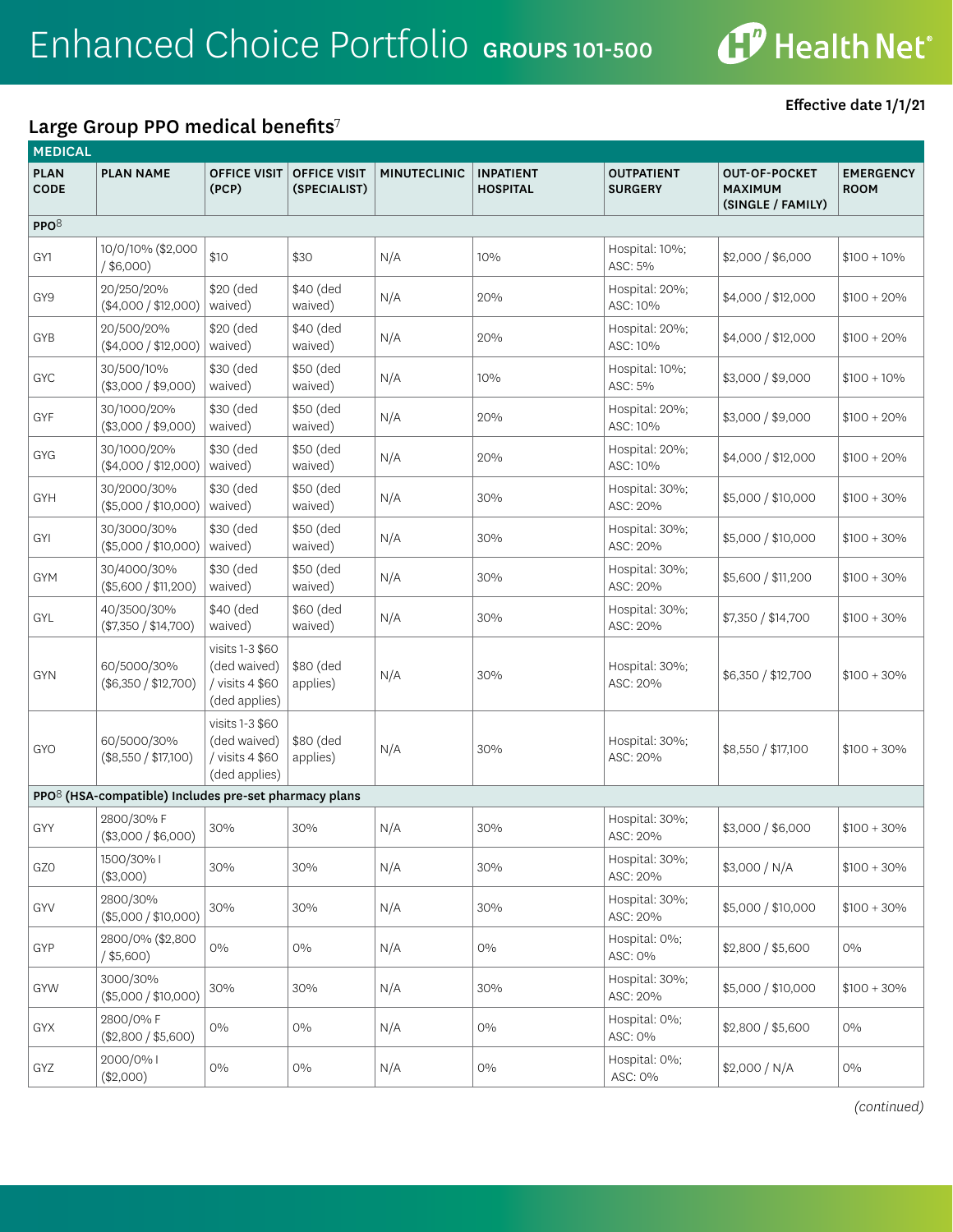

## Large Group PPO medical benefits<sup>7</sup>(continued)

| <b>MEDICAL</b>             |                                  |                              |                                     |                     |                                     |                                     |                                                             |                                 |  |  |
|----------------------------|----------------------------------|------------------------------|-------------------------------------|---------------------|-------------------------------------|-------------------------------------|-------------------------------------------------------------|---------------------------------|--|--|
| <b>PLAN</b><br><b>CODE</b> | <b>PLAN NAME</b>                 | <b>OFFICE VISIT</b><br>(PCP) | <b>OFFICE VISIT</b><br>(SPECIALIST) | <b>MINUTECLINIC</b> | <b>INPATIENT</b><br><b>HOSPITAL</b> | <b>OUTPATIENT</b><br><b>SURGERY</b> | <b>OUT-OF-POCKET</b><br><b>MAXIMUM</b><br>(SINGLE / FAMILY) | <b>EMERGENCY</b><br><b>ROOM</b> |  |  |
| <b>GYQ</b>                 | 3000/0% (\$3,000<br>\$6,000      | $O\%$                        | $0\%$                               | N/A                 | $O\%$                               | Hospital: 0%;<br>ASC: 0%            | \$3,000 / \$6,000                                           | $0\%$                           |  |  |
| <b>GYT</b>                 | 5000/20%<br>(\$6,000 / \$12,000) | 20%                          | 20%                                 | N/A                 | 20%                                 | Hospital: 20%;<br>ASC: 10%          | \$6,000 / \$12,000                                          | $$100 + 20\%$                   |  |  |
| <b>GYR</b>                 | 4000/0% (\$4,000<br>$$8,000$ )   | $O\%$                        | $O\%$                               | N/A                 | $0\%$                               | Hospital: 0%;<br>ASC: 0%            | \$4,000 / \$8,000                                           | $O\%$                           |  |  |

## Large Group HMO/EOA pharmacy benefits

| <b>PHARMACY BRAND</b><br><b>DEDUCTIBLE</b> | <b>DEDUCTIBLE TYPE</b><br>(BRAND ONLY, NONE) | <b>RETAIL</b><br><b>TIER1</b> | <b>RETAIL</b><br>TIER <sub>2</sub> | <b>RETAIL</b><br>TIER <sub>3</sub> | <b>ASSOCIATED</b><br><b>MEDICAL PLAN</b>                            |
|--------------------------------------------|----------------------------------------------|-------------------------------|------------------------------------|------------------------------------|---------------------------------------------------------------------|
| <b>SmartCare HMO Rx choices</b>            |                                              |                               |                                    |                                    |                                                                     |
| \$0                                        | <b>Brand</b>                                 | \$10                          | \$30                               | \$50                               |                                                                     |
| \$100                                      | <b>Brand</b>                                 | \$15                          | \$35                               | \$55                               | Pairable with any Enhanced Choice SmartCare HMO<br>medical plan     |
| \$300                                      | <b>Brand</b>                                 | \$15                          | \$40                               | \$60                               |                                                                     |
| Salud HMO y Más Rx choices                 |                                              |                               |                                    |                                    |                                                                     |
| \$0                                        | None                                         | \$5                           | \$25                               | \$45                               |                                                                     |
| \$0                                        | None                                         | \$10                          | \$30                               | \$50                               | Pairable with any Enhanced Choice Salud HMO y Más                   |
| \$100                                      | <b>Brand</b>                                 | \$15                          | \$35                               | \$55                               | medical plan                                                        |
| \$300                                      | <b>Brand</b>                                 | \$15                          | \$40                               | \$60                               |                                                                     |
| <b>EOA Rx choices</b>                      |                                              |                               |                                    |                                    |                                                                     |
| \$0                                        | None                                         | \$10                          | \$30                               | \$50                               |                                                                     |
| \$100                                      | <b>Brand</b>                                 | \$15                          | \$35                               | \$55                               | Pairable with any Enhanced Choice EOA/ExcelCare EOA<br>medical plan |
| \$300                                      | <b>Brand</b>                                 | \$15                          | \$40                               | \$60                               |                                                                     |
| <b>HMO Rx choices</b>                      |                                              |                               |                                    |                                    |                                                                     |
| \$0                                        | None                                         | \$10                          | \$30                               | \$50                               |                                                                     |
| \$100                                      | <b>Brand</b>                                 | \$15                          | \$35                               | \$55                               | Pairable with any Enhanced Choice HMO/ExcelCare HMO<br>medical plan |
| \$300                                      | <b>Brand</b>                                 | \$15                          | \$40                               | \$60                               |                                                                     |

# Large Group PPO pharmacy benefits

| <b>PHARMACY BRAND   DEDUCTIBLE TYPE</b><br><b>DEDUCTIBLE</b> | (BRAND ONLY, NONE) | <b>RETAIL</b><br>  TIER 1 | <b>RETAIL</b><br>TIER 2 | <b>RETAIL</b><br>TIER <sub>3</sub> | <b>ASSOCIATED</b><br><b>MEDICAL PLAN</b>           |
|--------------------------------------------------------------|--------------------|---------------------------|-------------------------|------------------------------------|----------------------------------------------------|
| <b>PPO Rx choices</b>                                        |                    |                           |                         |                                    |                                                    |
| \$0                                                          | None               | \$10                      | \$30                    | \$50                               |                                                    |
| \$100                                                        | Brand              | \$15                      | \$35                    | \$55                               | Pairable with any Enhanced Choice PPO medical plan |
| \$300                                                        | Brand              | \$15                      | \$40                    | \$60                               |                                                    |